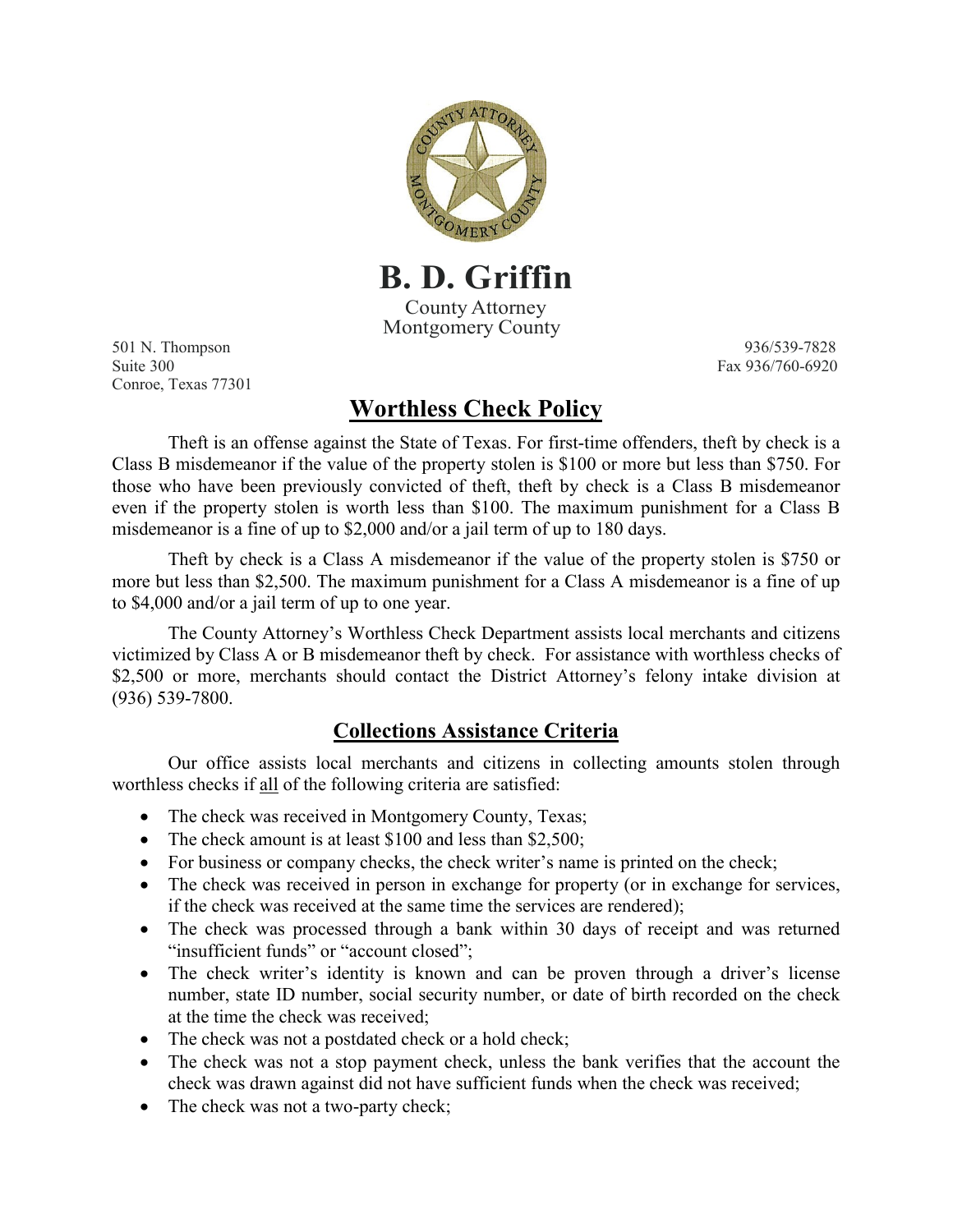- The check was not for payment on an account;
- The check is not more than 23 months old; and
- The check writer has not made restitution or signed a promissory note regarding the check.

If the worthless check does not satisfy this criteria and it is under \$100, you may file Class C criminal charges in the precinct in which the check was received or services were rendered through the Montgomery County Justice of the Peace for Precincts 1, 2, 4, or 5. For Precinct 3, Class C criminal charges must be filed with the Precinct 3 Constable. You may also file a civil lawsuit with the clerk of the Justice of the Peace.

Information regarding County departments and JP courts may be found online at [www.mctx.org](http://www.mctx.org/) and at the following locations:

| Justice of the Peace, Precinct 1: 300 S. Danville Street, Willis 77378                                                          | $(936) 539 - 7801$ |
|---------------------------------------------------------------------------------------------------------------------------------|--------------------|
| Justice of the Peace, Precinct 2: 2241 North 1st Street, Conroe                                                                 | $(936) 538 - 3788$ |
| Justice of the Peace, Precinct 3: 1520 Lake Front Circle, Ste. 100, The Woodlands 77380<br>$(281)$ 364-4284 or $(936)$ 539-7803 |                    |
| Constable, Precinct 3: 1520 Lake Front Circle, Suite 200 The Woodlands 77380<br>$(281)$ 364-4211 or $(936)$ 539-7813            |                    |
| Justice of the Peace, Precinct 4: 22354 Justice Drive, New Caney 77357                                                          | $(936)$ 521-8970   |
| Justice of the Peace, Precinct 5: 19100 Unity Park Drive, Magnolia 77355                                                        | $(936) 539 - 7806$ |